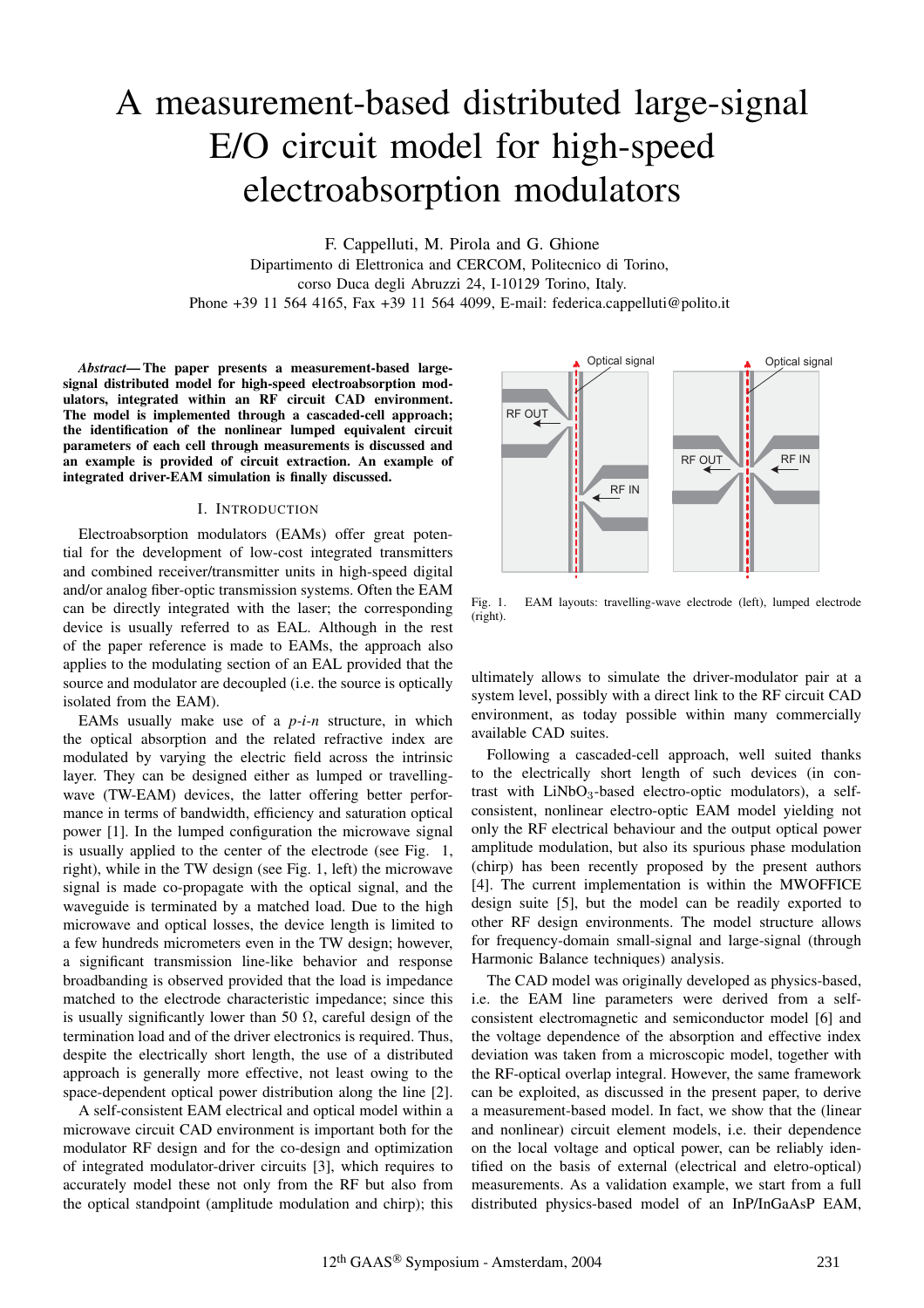either in TW or lumped configuration, and identify the circuit model on the basis of simulated external measurements. This allows to include all the physical relevant issues but avoiding uncertainties inherently related to real measured data, e.g. due to parasitic deembedding.

## II. CIRCUIT MODEL

Following the approach outlined in [2], the modulator model is made of coupled transmission lines (TL), modelling the microwave and the optical waveguide, respectively. Coupling is obtained through the inclusion of a voltage and optical power dependent photocurrent generator in the microwave TL, while, in turn, the microwave voltage drives the absorption and refractive index deviation in the optical waveguide. Within the CAD circuit environment, the nonuniform, nonlinear microwave and optical waveguides are simulated through a cascaded-cell approach, employing both standard and user-defined lumped elements. Excellent accuracy may be achieved provided that the unit-cell length is short enough with respect either to the absorption length or the microwave guided wavelength in the frequency range of interest [4].

The schematic of a unit-cell equivalent circuit is shown in Fig. 2. The circuit between the electrical ports 1 and 2 models a  $\Delta z$ -long section of the nonlinear microwave electrode, treated as equivalent to a quasi-TEM transmission line, whose propagation characteristics are modeled by the conduction resistance  $R_{con}(f)$ , the (unloaded) TL inductance and capacitance  $(L, C)$ , the  $p-i-n$  junction series resistance  $(R<sub>S</sub>)$ , the voltage-dependent capacitance  $(C_i(V_i))$ , and the optical-controlled photocurrent generator  $I_{\text{ph}}$ . The circuit between the optical ports 3 and 4 models the optical intensity (associated to an equivalent voltage) modulation and drives the photocurrent generator through:

$$
I_{\rm ph} = \frac{q}{\hbar \omega_{\rm o}} P_{\rm in} \left( 1 - T_{\Delta z} \left( V_{\rm j}, P_{\rm in} \right) \right) \tag{1}
$$

$$
T_{\Delta z} (V_{\mathbf{j}}, P_{\mathbf{in}}) = e^{-\Gamma_{0} \alpha (V_{\mathbf{j}}, P_{\mathbf{in}}) \Delta z}
$$
 (2)

$$
\alpha\left(V_{\mathbf{j}}, P_{\mathbf{in}}\right) = \frac{\alpha_{\mathbf{m}}\left(V_{\mathbf{j}}\right)}{1 + P_{\mathbf{in}}/P_{\mathbf{th}}\left(V_{\mathbf{j}}\right)}\tag{3}
$$

where q is the electric charge,  $\hbar$  is the Planck constant,  $\omega_0$  is the optical angular frequency, and  $P_{\text{in}}$  is the optical power incident on the section.  $T_{\Delta z}$  (V<sub>j</sub>, P<sub>in</sub>) is the  $\Delta z$ -section transmission which is computed through a user-defined block model implementing equations (2-3). In (2-3)  $\Gamma_o$  is the optical confinement factor in the active layer,  $\alpha_m$  is the active material optical absorption, while the term  $1/(1+P_{\text{in}}/P_{\text{th}})$  is a heuristic corrective factor introduced to account for saturation effects arising at high optical power levels. Finally a time delay block describes the optical envelope propagation and allows to simply include velocity-mismatch effect. The last circuit, connecting the optical ports 5 and 6, models the spurious optical phase modulation (associated to an equivalent voltage) induced by the electric-field modulated optical refractive index  $(\Delta n_{\rm m})$ , according to eq. (4). Finally, a simple derivation block at the end of the multi-section circuit is used to directly evaluate the instantaneous frequency chirp.

$$
\phi_{\text{out}} = \phi_{\text{in}} + \Delta\phi(V_{\text{j}}, P_{\text{inj}}) = \phi_{\text{in}} - \frac{\omega_{\text{o}}}{c} \Delta n_{\text{m}}(V_{\text{j}}, P_{\text{op}}) \Delta z. \tag{4}
$$



Fig. 2. Circuit schematic of a  $\Delta z$ -long modulator unit cell.

## III. CIRCUIT PARAMETER EXTRACTION

The proposed model indeed requires the knowledge of microwave and optical waveguide parameters; these can be accurately extracted from standard eletro-optic and electrical characterization tools.

Concerning the model optical parameters, the effective optical absorption  $\Gamma_0 \alpha(V)$  and the saturation parameter  $P_{\text{th}}$  can be accurately extracted through low-frequency measurements of the modulator transmission and photocurrent (see e.g. [7], [8]), while the chirp parameter, and thus of  $\Delta n_{m}(V)$ , can be derived from small-signal measurements at different bias conditions, as outlined in [9].

The identification of the electrical circuit elements can be performed from the measured two-port electrical S-parameters or, for packaged devices internally terminated, from the measured electric return loss  $(S_{11})$ .

In order to provide a reliable validation to the extraction procedure, this has been tested by performing simulated measurements on the accurate physics-based cascaded-cell model in [4]. We consider a bulk InP/InGaAsP EAM whose crosssection and simulated characteristic impedance are reported in Fig. 3; further details on the device may be found in [4]. Two different layouts, exploiting a TW electrode and a lumped electrode of equal length (500  $\mu$ m) and cross-section, have been analyzed.

Fig. 5 shows the simulated  $S_{11}$  for the TW and lumped EAM. Both the modulators were closed on a 23  $\Omega$  load. While the TWEAM  $S_{11}$  remains limited even at high frequency, thus confirming the transmission line like behavior, the lumped EAM presents return loss increasing with frequency, as expected for an *RC* limited device. In view of this result, we have fitted the lumped  $S_{11}$  with an equivalent, electrically lumped circuit, as shown in Fig. 4. The agreement between the original and the fitted circuit in terms of  $S_{11}$  is excellent up to 40 GHz, where the guided wavelength becomes comparable to the electrode length, so that the distributed feature of the electrode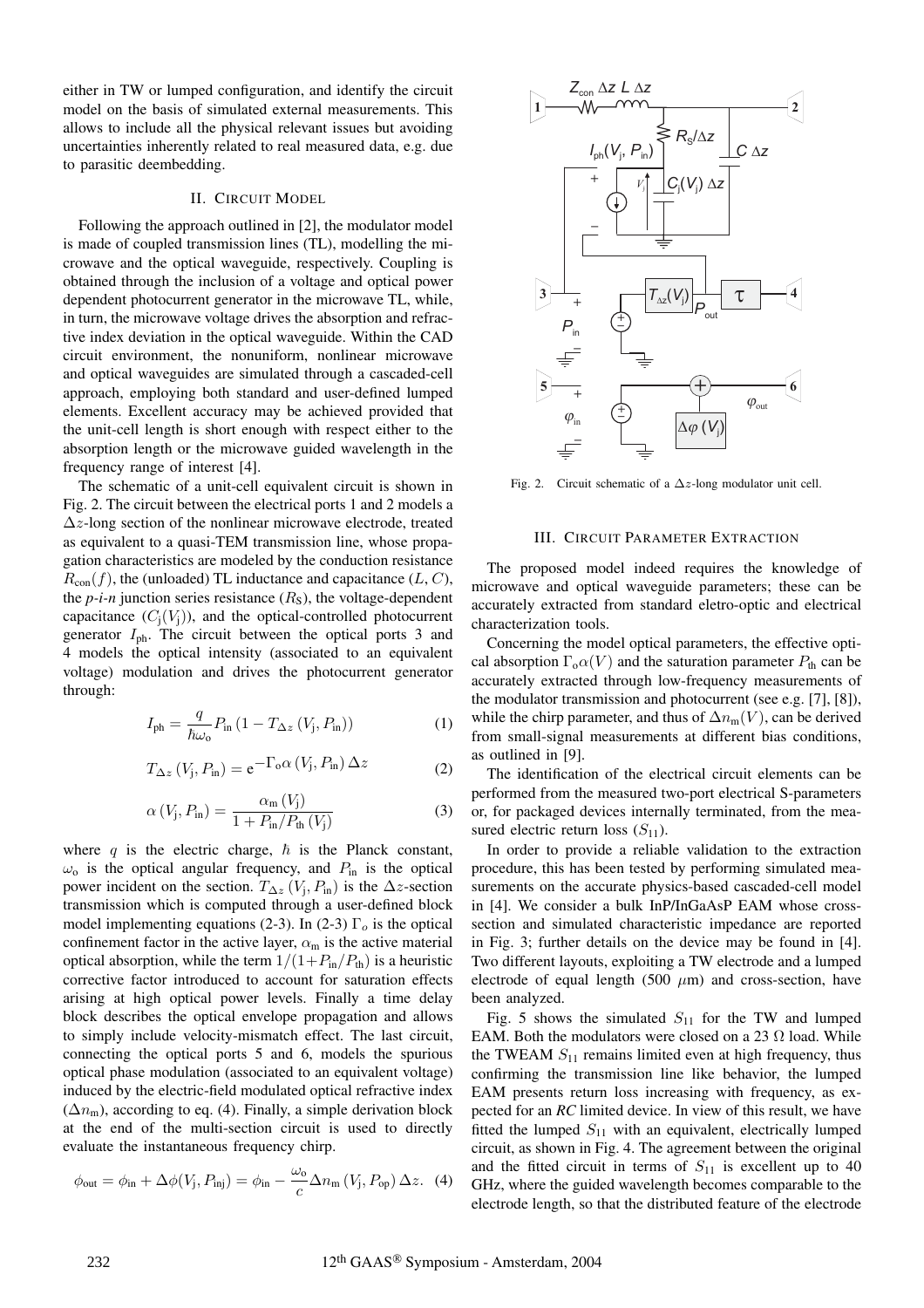

Fig. 3. EAM characteristic impedance computed from [6] (line) and from the cascaded-cell equivalent circuit (symbols).



Fig. 4. Circuit schematic of the single-cell extracted circuit for the lumped electrode configuration. Only the electrical part is shown; connection to the optical waveguide is the same as in Fig. 2.

cannot be longer neglected. As far as the TW electrode, by knowing the modulator length, the series resistance and inductance  $(R_{con}$  and  $L$ ) can be extracted from the lowand high-frequency values of  $S_{11}$ . Then, the parallel branch components are obtained by fitting the  $S_{11}$  frequency behavior;  $S_{11}$  measurements at different working point may allow for the voltage dependence extraction of the junction capacitance.

Fig. 6 (top) shows the calculated electro-optic response for the original TW and lumped modulators, and for the modulator simulated by exploiting the extracted fitted circuit in Fig. 4. The incident optical power and input RF signal are 0 dBm and 1 mV, respectively. The electro-optic response frequency behavior reflects the features of  $S_{11}$ , showing the significant advantage of the TW configuration compared to the lumped one, for a given device capacitance. A good agreement between the original lumped EAM and its extracted equivalent model is observed within the -3 dB bandwidth, while a significant inaccuracy arises at high frequencies, due to the approximation of the electrode with a lumped circuit. The comparison is even worse at higher optical power (see Fig. 6 , bottom) owing to the distributed nonuniform feature of the optical waveguide, not taken into account in the singlecell equivalent circuit model. These results point out that the extraction of an accurate broadband model of the EAM requires a detailed knowledge of the device structure. On the other hand, in the low-frequency range, as suggested also from the circuit topology, the single-cell approach accurately captures the small-signal response, thus confirming the correctness



Fig. 5. Comparison of the electrical return loss of the devices with travelling wave and lumped layout. For the lumped case, also the return loss computed from the extracted single-cell equivalent circuit in Fig. 4 is reported.



Fig. 6. Small signal optical response, at 0 dBm (top) and 15 dBm (bottom) incident optical power. The response is normalized to the input optical power.

of using low-frequency optical transmission measurements to identify the effective optical absorption.

## IV. DRIVER / EAM SIMULATION

As an example of application of the circuit CAD modelling approach, in this section we investigate the influence of the driver-EAM design on the transmission performance of a 10- Gb/s EAL module. EALs are key devices for the development of low cost optical transmission systems in the Metro Network segments over dispersive fiber, and many studies are currently carried out on the development of new transmission techniques, exploiting e.g. electronic pulse shaping, in order to reduce or even remove the need for dispersion compensation on the optical link. In this framework a key aspect is the